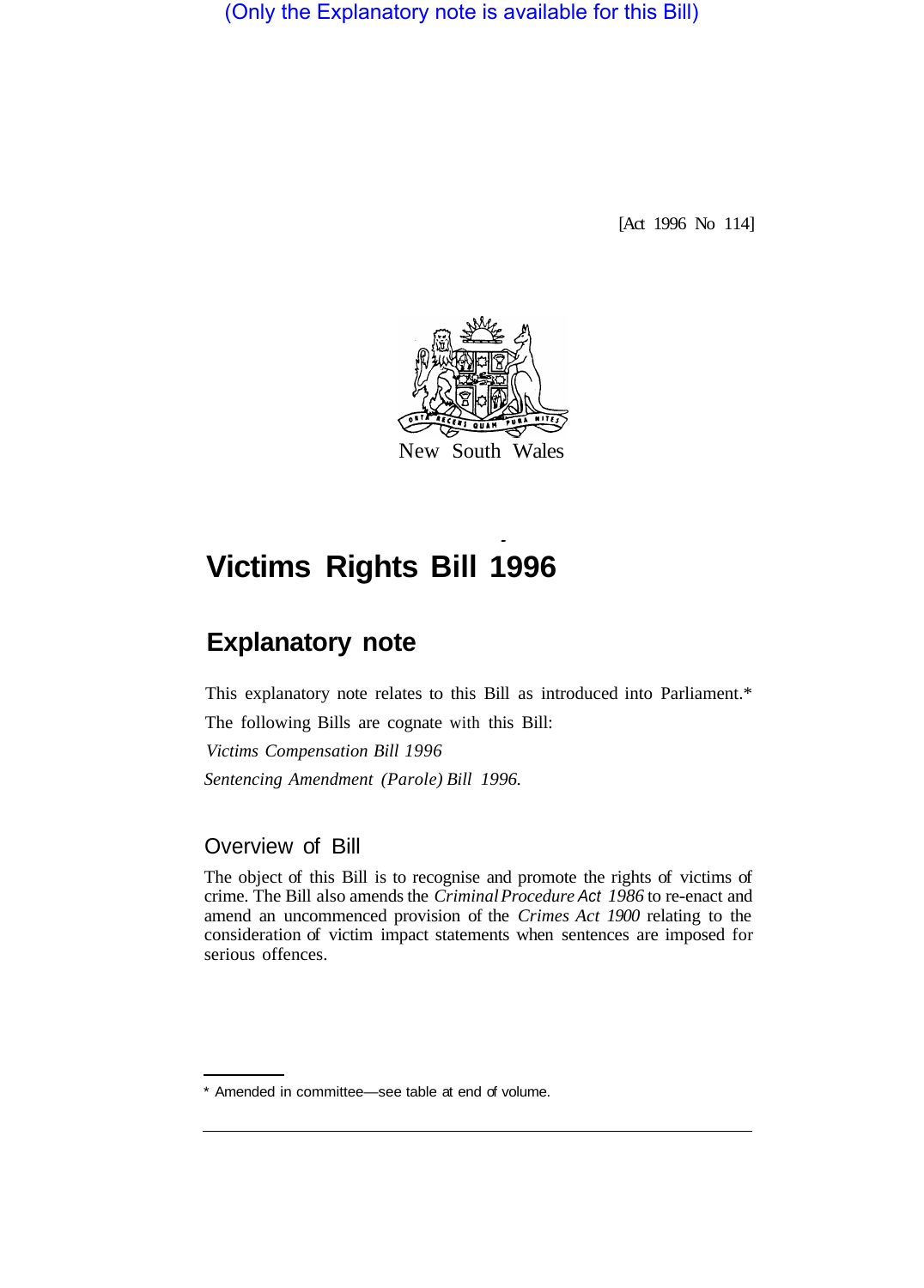Victims Rights Bill 1996 [Act 1996 No 114]

Explanatory note

# Outline of provisions

#### **Part 1 Preliminary**

**Clause 1** specifies the name (also called the short title) of the proposed Act.

**Clause 2** provides that the proposed Act is to commence on a day or days to be appointed by the Governor-in-Council.

**Clause 3** sets out the object of the proposed Act.

**Clause 4** defines expressions used in the proposed Act.

**Clause 5** defines the principal expression *victim of crime.* A victim of crime is any person who suffers personal harm or harm to property as a direct result of a criminal offence committed by another person, and includes a member of the immediate family of a victim who dies as a result of such a criminal offence.

#### **Part 2 Charter of Victims Rights**

**Clause 6** sets out the Charter of rights of victims of crime.

**Clause 7** provides that the Charter is to govern, as far as practicable and appropriate, the treatment of victims of crime in the administration of the affairs of the State., Agencies and officials are required to have regard to the Charter to the extent that it is relevant and practicable to do so.

**Clause 8** provides that legal rights are not created or affected by the Charter, but provides that breaches of the Charter can be the subject of disciplinary proceedings against officials and complaints to the proposed Victims of Crime Bureau.

#### **Part 3 Victims of Crime Bureau**

**Clause 9** establishes a Victims of Crime Bureau within the Attorney General's Department.

**Clause 10** sets out the functions of the Victims of Crime Bureau, which include providing information and assistance to victims of crime, co-ordinating support services to victims and encouraging their effective and efficient delivery, promoting and overseeing the implementation of the Charter of Victims Rights and receiving complaints from victims about breaches of the Charter and using its best endeavours to resolve the complaints.

**Clause 11** provides for special reports to Parliament by the Victims of Crime Bureau.

Explanatory note page 2